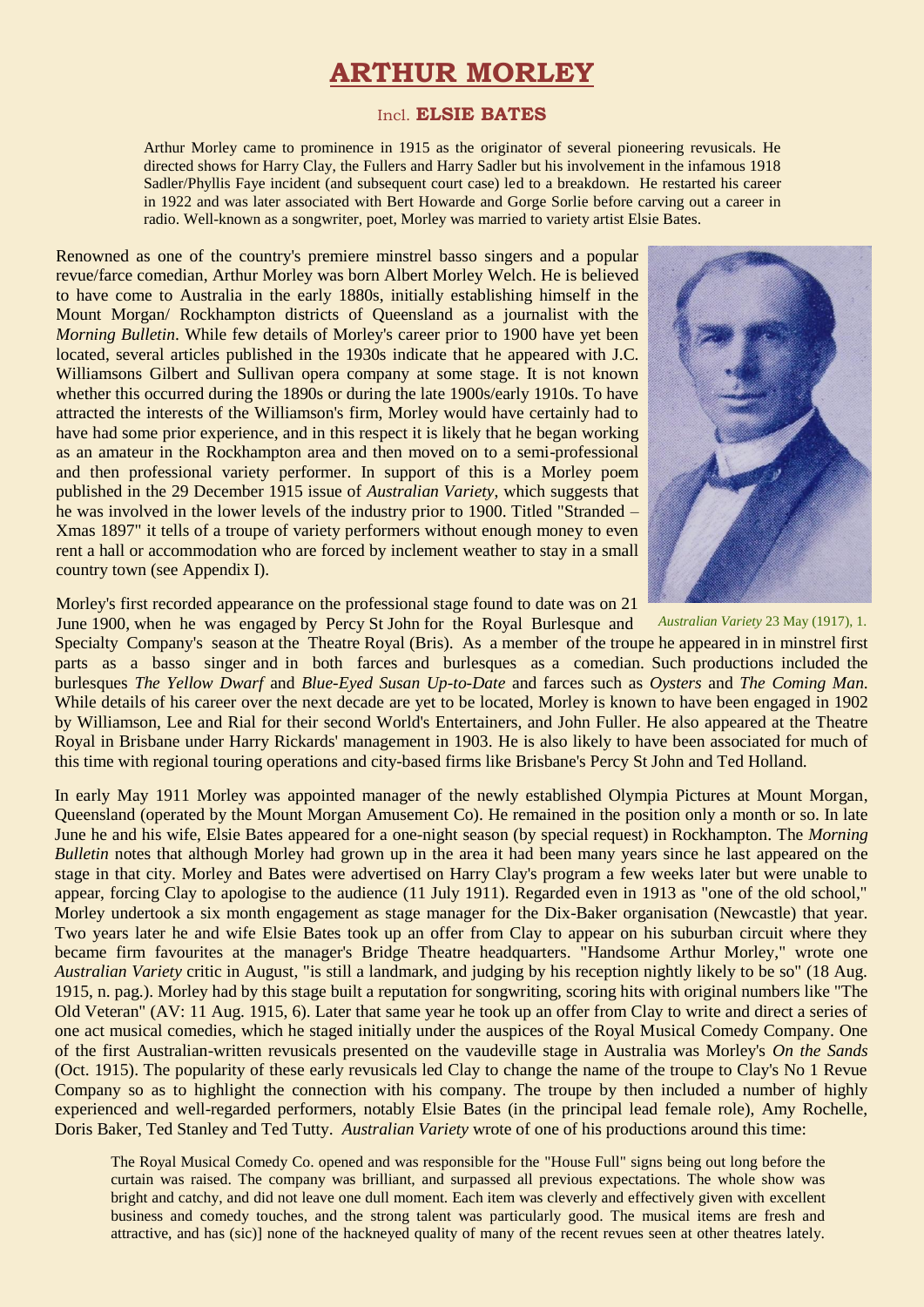This revue was received with most marked manifestations of approval. As for the producing and the staging, it was excellent with original and artistic touches, and too much praise and credit cannot be given to Mr Arthur Morley, as he no doubt must have worked very hard to bring off such success. Arthur in his character, displayed ability and talent that has only been received from such experience that he has had (27 Oct. 1915, n. pag.).

1916 saw Morley establish himself as Harry Clay's leading revue director, with his new productions during the year including *A Kiss in the Dark*, *On Deck*, *Not a Word to the Wife* and *In Old Kentucky*. The popularity of these works was such that Morley was forced to warn "pirates," through the trade journals that the above revues and burlesques were his sole property and fully copyrighted. His output during 1917 included the revusicals *Who's the Boss*, *Run for the Doctor*, *Six O'clock Closing*, *Everybody's Doing It* and the pantomime *Aladdin*. During the same year, too, Morley was reportedly "in the course of preparation for a moving picture which will run into five reels, entitled *The Power of Man*." *Australian Variety* reported that Elsie Bates would similarly play an important part in the production (2 May 1917, 8). Morley's huge workload at this stage was something that the trade magazines also frequently commented upon, noting that his responsibilities put him under great pressure. Not only was he required to create a steady stream of revues, but he also had to rehearse, produce and very often act in them as well. Although Morley ended his fulltime association with Harry Clay in August 1917, it was reported that Clay had engaged him to purchase some revues during his forthcoming trip to America. Whether this eventuated is uncertain.



*Australian Variety* 20 Oct. (1915), n. pag.

Several months after finishing up with Clay Morley took up a role as producer/writer for Harry Sadler at the Princess Theatre (Syd). When Sadler accepted an offer to present vaudeville and revue at the Shaftsbury Theatre in Perth shortly afterwards he engaged a quality troupe from among his Princess Theatre company. Headed by Morley and Bates and including Jack "Porky" Kearns, and Phyllis Faye, the season got off to a particularly successful start but within a few months created national interest not through its on-stage performances but as a result of an off-stage scandal that involved Morley, Sadler, Faye (the company's lead soubrette), and to a lesser extent Kearns. The situation arose after Sadler apparently saw Morley leaving Faye's hotel room and accused the pair of having an affair. Sadler was apparently incensed because Faye's husband Bruce Drysdale, a vaudeville performer himself, was on war duty overseas. A bitter split in the troupe's loyalties ensued, and as a result Morley, Bates and Faye left Sadler's company to join up with rival Perth entrepreneur and bookmaker Percy Dennis. Faye then sued Sadler, and subsequently all four performers became embroiled in one of the most infamous court cases involving the vaudeville industry. A great deal of controversial evidence was presented, including Faye's revelations that Sadler had attempted to seduce her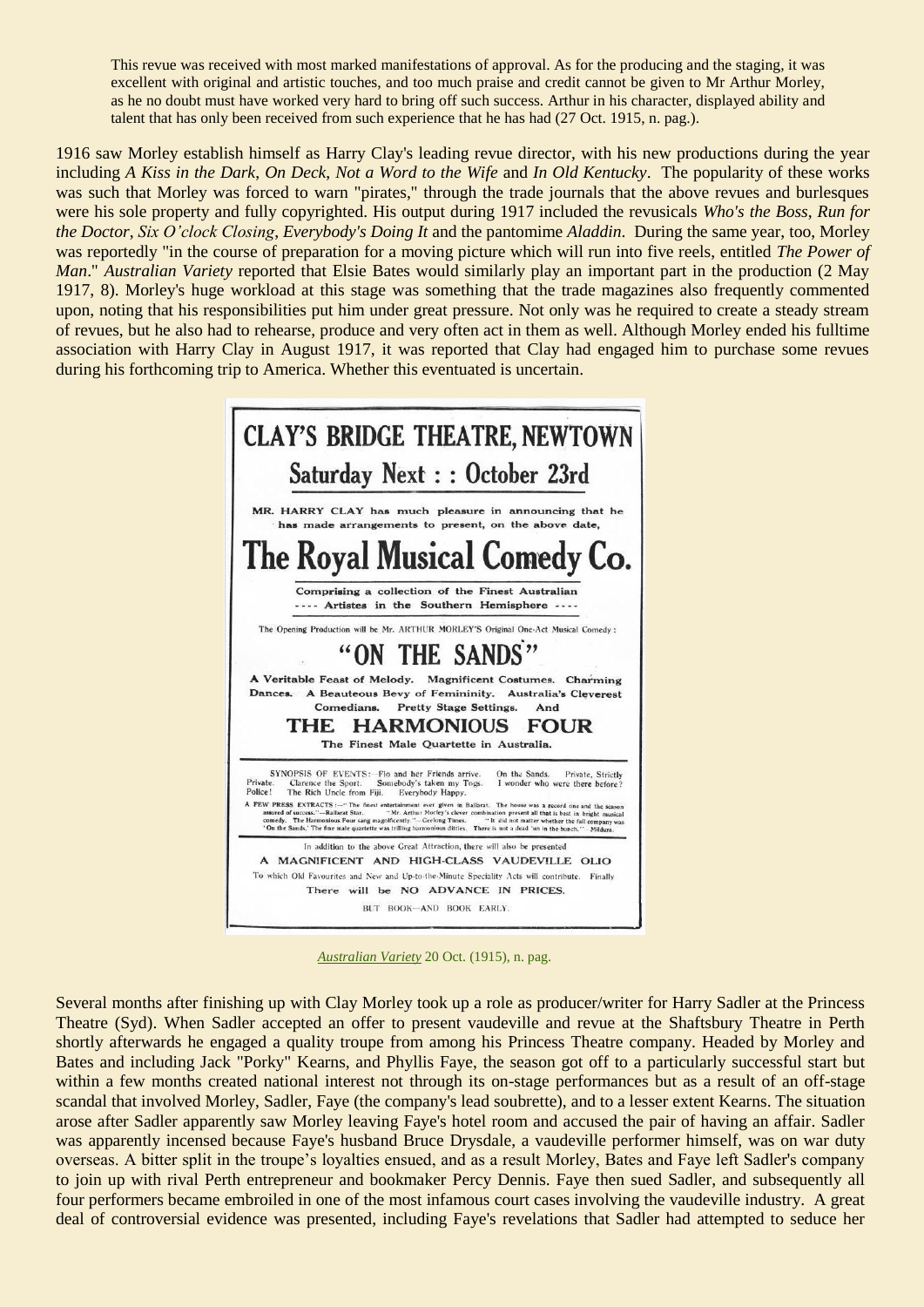some years previously, when she was a young girl. The court found in favour of the plaintiff and she was awarded both damages (£25) and costs (said to have been very high).

Following his Western Australian commitments Morley returned to Sydney, taking another engagement with Clay's, where he remained until sometime in 1919. One of his biggest successes during the period was *Dockum Street, Woolloomooloo* (which toured extensively through Queensland at one stage). In 1920 he retired from the entertainment industry, returning to Rockhampton with his wife, who is believed to have had a milliner's establishment there. It is possible that Morley had earlier suffered a breakdown of some kind as several reports in the industry magazines indicate that he had disappeared for a period of time and could not be located by his wife. In 1922, however, he returned once again to the variety stage, appearing with The Arrivals of 1922, a company run by veteran actor/manager, Reg Wykeham, who was producing shows at the Hippodrome, Sydney. Morley was again called on to write and direct his own revues (as well as appear in them as an actor). Two of the Hippodrome shows attributed to Morley were *Ship Ahoy* and *All Ashore*, both starring Sadie Gale, George Whitehead, Bert Desmond and Will and Dora Gilbert. It is unclear if Morley had a part in creating any other productions staged by the Arrivals troupe (see 1922 works entry for details). In 1928 Morley toured with a company run by Bert Howarde. Presenting mostly pantomime (including *Beauty and the Beast*) the troupe included Wal Rockley and Dan Thomas. Three years later he teamed up with George Sorlie to present a series of revusicals in Brisbane with Sorlie's newly formed vaudeville and revue company. Among the works staged during the troupe's season (7 Nov. 1931 - 2 Jan. 1932) were two of his earliest shows, *On the Sands* and *Not a Word to the Wife* along with a new pantomime, *Mother Grundy*. Morley played Demon Despair in the latter production. The costumes for the pantomime were also designed by Mrs Morley.



*Australian Variety* 23 May (1917), 1.

Although still involved with live performance during the 1930s Morley's professional experience as both a performer and producer saw him become involved in radio during that period, and possibly from as early as the late 1920s. His obituary in the *Courier Mail* records in this respect that he first "came on the air through 4OG, in aid of the Social Service League. About four years [later] he joined the staff of 4BC and gained a reputation as a radio entertainer under the name of Midshipman Bob Breezy. Following that his talks of theatrical identities and events of the past every Saturday under the name of "Old Timer" became a favourite feature" (7 Sept. 1935, 15). Morley apparently finished the "Old Timer" series about six months before his death. By that time he had developed another radio personality, "Constable McGinty" through which "his pleasant brogue and breezy witticisms amused both young and old" (ibid, 15).

Arthur Morley died in Brisbane's General Hospital on 6 September 1935 from complications that arose following an operation the previous week. Buried in Toowong Cemetery, he was survived by his wife Elsie Bates, and children Alice, Nella, Jack and Val. George Matheson, manager of His Majesty's Theatre (Bris), said of Morley:

[His] death removed one of the real old timers. He was one of the most capable and kindly men I ever knew. He was always ready to lend a helping hand to one who needed it. He was also very versatile. He could write a good sketch and produce it, and he was an actor, singer, and everything else needed to make a good showman. The whole of the profession will learn of his death with profound regret (CM: 7 Sept. 1935, 15).

> WELCH. Arthur Morley.-In sad and loving memory of my dear Husband and our dear Father, who departed this life September 6th, 1935. He was only a dad of a brood of four. One of ten million men or more. Plodding along in the daily strife. Bearing the whips and scorns of life. With never a whimper of pain or hate. For the sake of those who at home await. Inserted by his sorrowing Wife & Children-Alice, Nella, Jack, and Val.

> > *Courier Mail* 5 Sept. (1936), 1.

#### **SEE ALSO**

- 
- **[Harry Clay](http://ozvta.com/entrepreneurs-a-f/) [Harry Clay's No 1 Musical Comedy Co](http://ozvta.com/troupes-g-l/) [Harry Sadler](http://ozvta.com/entrepreneurs-s-z/)**
- **[Jack Kearns](http://ozvta.com/practitioners-k/) [George Sorlie Vaudeville and Revue Co](http://ozvta.com/troupes-g-l/) [World's Entertainers](http://ozvta.com/international-tourists/) [1]**
- 
-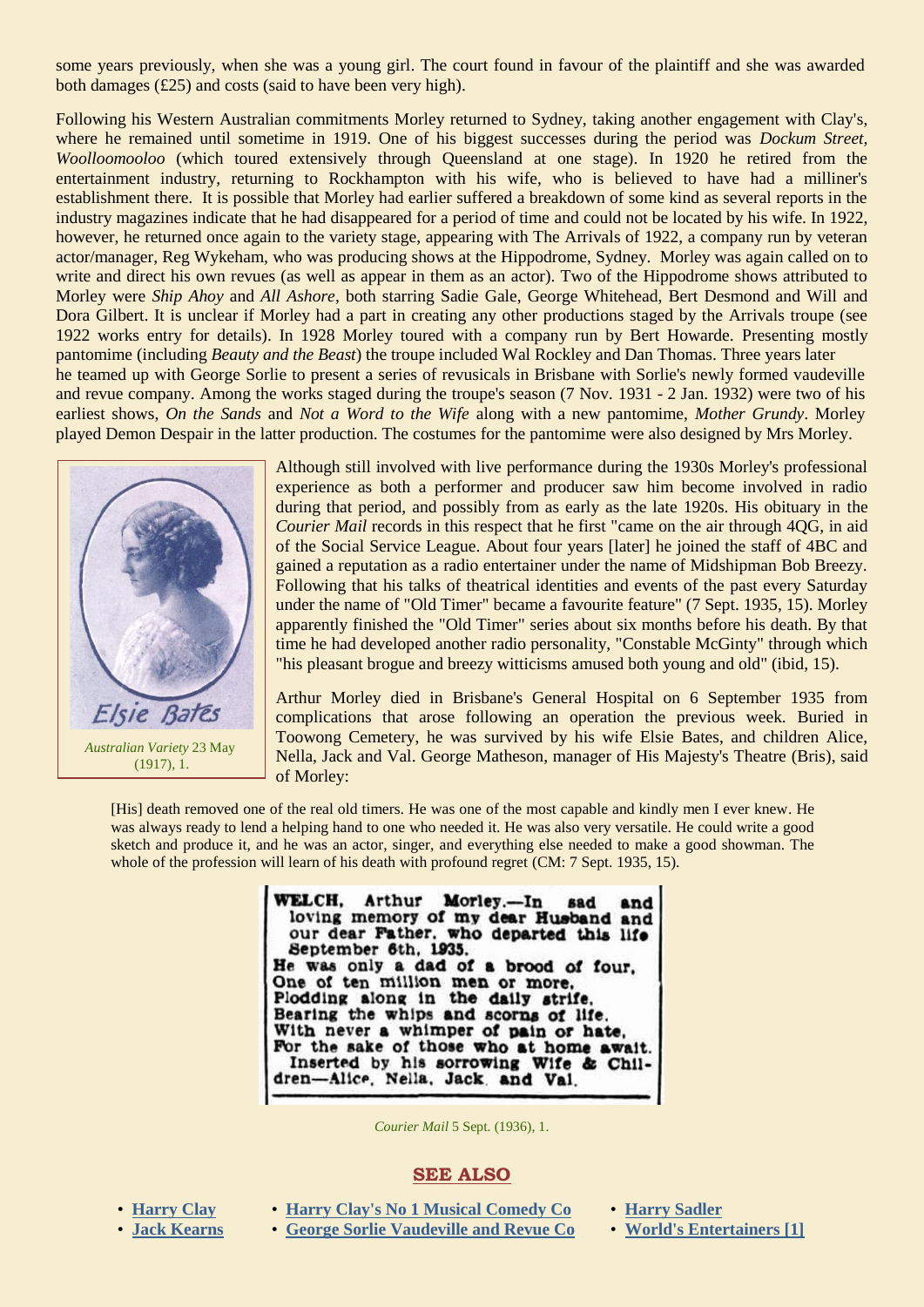## **HISTORICAL NOTES AND CORRECTIONS**

**1.** Although associated with a numerous organisations throughout his theatrical career, it was his association with Harry Clay beginning 1915 that saw him reach the pinnacle of his creative and professional career. Indeed, his relationship with Clay over that period was essentially carried out in friendly rivalry, with both men attempting to outdo the other with audiences on occasion. *Australian Variety* records several instances when only Clay's greater experience (and position as boss) was able to overcome Morley's popularity:

Arthur Morley sang "The Singer was Irish" at Harry Clay's last week. This so moved old "Tad" in the front row of the stalls that he sent around "a small gift for the singer. It was a bright sovereign. On being told that the song could not be sung again in the second half, the old fellow signified his intention of being present [the next] week. But here's where Harry Clay gets in his dirty work. He is busy rehearsing all the Irish songs he can think of. "I'll be the first on the programme, too, declares Harry, "and I'll see if I can hit the old fellow for a tenner" (11 Aug. 1915, 17).

The next week the magazine followed with a further report on the competitive repartee between the pair:

Those young fellows - Harry Clay and Arthur Morley - are always having a go at one another. The latter, coming off stage after his turn at the Bridge Theatre the other evening said, "Say Harry, the audience are so used to giving me money for my wonderful efforts that somebody just threw sixpence up on the stage." "That's right old man," was the rejoinder, "They'll throw more than that before the finish." "I can bear that," was Morley's reply. "I'm the best looking singer for my age in Australia." "Well spare me days," said the white-haired one. "You don't half like yourself. Look at me - my beauty is not artificial. I need no grease paint to make me look pretty." The last squib was too much for Arthur, so he discreetly withdrew from the controversy (18 Aug, 1915, 12).

**2.** In addition to his career as an all-round variety practitioner, Morley also frequently wrote articles and poems which were published in various magazines, notably *Australian Variety*. One of his earliest contributions was for that publication's 1915 Christmas edition. Several of his poems can be accessed via the "Texts: Published and Unpublished" page.

## **MUSIC THEATRE WORKS**

- **1915:** On the Sands [revusical] Not a Word to the Wife [revusical] •
- **1916: On Deck** [revusical] **Who's the Liar** [revusical] **Saints and Sinners** [revusical] **A Kiss In the Dark** [revusical] • **On the Land** [revusical] • **Picking 'Em Out** [revusical] • **In the Court of Father Xmas** [pantomime] • **In Old Kentucky** [revusical] • **A Night in Paris** [revusical]
- **1917: Aladdin** [pantomime] **Run For the Doctor** [revusical] **The Belle of Parsley Bay** [revusical] **Dockum Street, Woolloomooloo** [revusical] • **Everybody's Doing It** [revusical] • **Six O'clock Closing** [revusical] • **I'll Kill That Kid** [revusical] • **Who's the Boss** [revusical] • **Hopalong Cassidy** [revusical] • **Island of Spice** [revusical] • **Miss \ Chilly from Chile**
- **1918: How to Get Rid of a Mother-in-Law** [revusical] **Yacka Hula Hickey Dula** [revusical] **Lord for a Night**
- **1919: Arcadia** [revusical]
- **1922: Ship Ahoy** [revusical] **All Ashore**
- **1931: Mother Grundy** [pantomime]

## **ORIGINAL COMPOSITIONS (Published)**

All hyperlinks are to the corresponding AustLit record •  $\mathbf{F} =$  published score available online via AustLit • All other scores held by the National Library of Australia All songs by Arthur Morley unless otherwise noted

| $\cdot$       | 1908:                 | "Sweethearts Still" (Arthur Morley/Fred Ireland)                               |
|---------------|-----------------------|--------------------------------------------------------------------------------|
| J.            |                       | "The Sunflower and the Breeze" (Arthur Morley / James E. Dodd)                 |
|               | $\Gamma$ ca. 1908-10: | "My Old Australian Home" (Arthur Morley/Fred Ireland)                          |
| J.            | ca. 1910:             | "Sleep, Sailor, Sleep"                                                         |
| Л.            | ca. 1915:             | "Goodbye Nellie Darling" (Arthur Morley/G. Martyn- Jones)                      |
| $\mathcal{L}$ | ca. 1915:             | "Be a Man, Enlist To-day"                                                      |
| $\mathcal{L}$ | <b>1916:</b>          | "Rest, Soldier, Rest"                                                          |
| $\mathcal{L}$ | 1922:                 | "A Daughter of Australia" (Arthur Morley/Bert Rache)                           |
| $\mathcal{L}$ | $n/e$ :               | "The Sweetest Bunch of Flowers in the World" (Arthur Morley/T. Edmond Leonard) |
|               | $n/e$ :               | "At St Kilda Beach" (Arthur Morley/Bert Thomas)                                |

 **n/e:** "**At St Kilda Beach**" (Arthur Morley/Bert Thomas)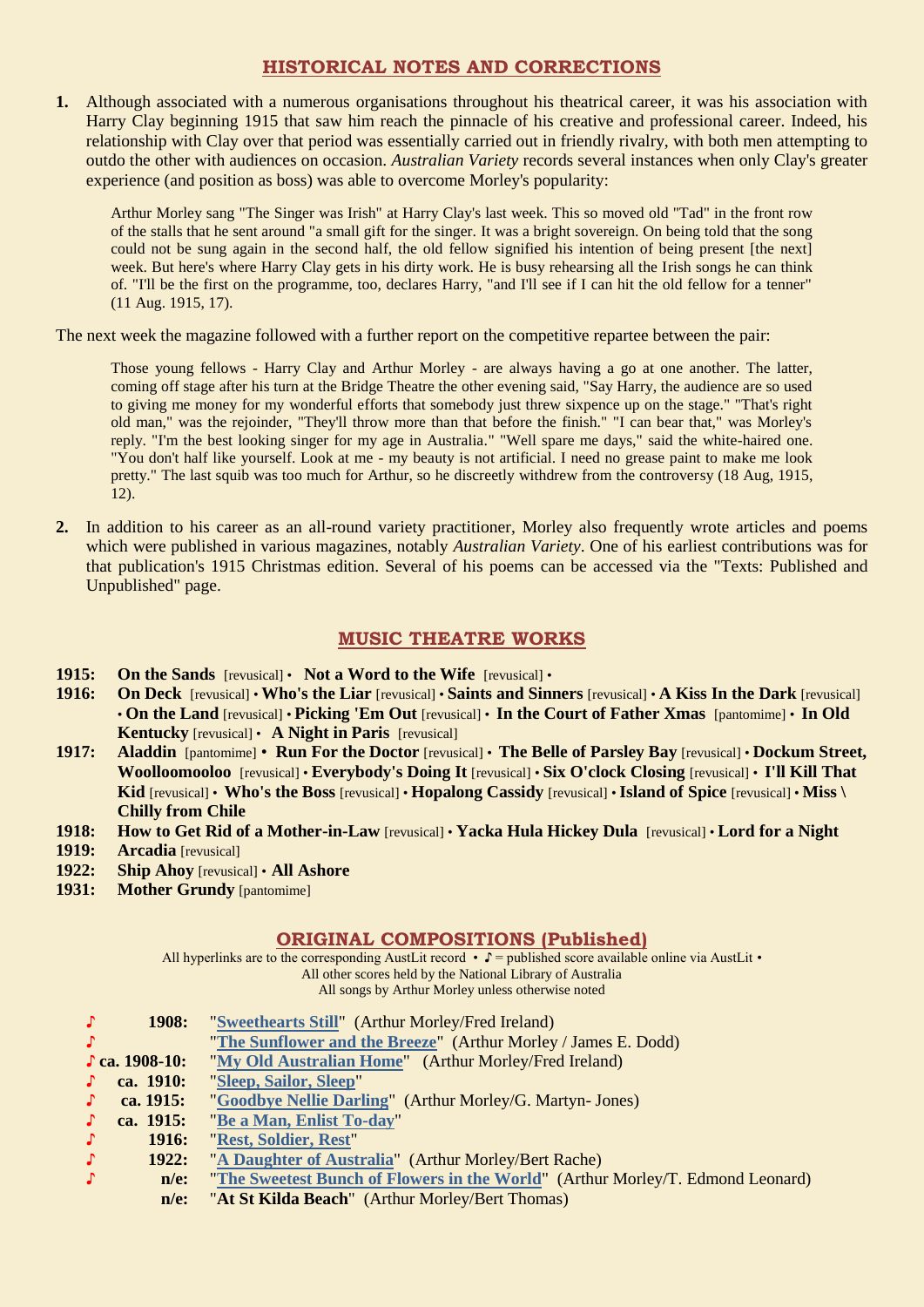





AUSTRALIA'S SPECIAL RECRUITING SONG

 $A + b = 0$ 

Source: National Library of Australia

## **ADDITIONAL QUOTATIONS**

- One evening last week Mr Arthur Morley (Harry Clay's producer) overheard a discussion outside the Bridge Theatre, Newtown, where it was stated that he (Morley) had very little to attend to. "Oh yes," said deep-voiced Arthur. "Very little to do, have I. Only to keep Mr Clay's companies supplied with a new musical production every week, very often play a part in the said production, work in a trio, play in a farce, do a single, make out a mile or so of publicity material, and conduct rehearsals." We wonder what Arthur does in his spare time (AV: 18 July 1917, n. pag.)
- Mr. Welch came to Australia as a young man and was a well-known identity in Mount Morgan during the early days. There is scarcely a town of any size in Australia that has not known him. He was with Harry Clay's waxworks and vaudeville company, and appeared under J. C. Williamson in Gilbert and Sullivan operas, and with George Sorlie at His Majesty's Theatre. For a time he promoted his own show at the Luxor Theatre, Perth, and he was well known in Brisbane when the Theatre Royal was the only variety house here (MB: 11 Sept. 1935, 4).

## **PUBLISHED POETRY**

- **1914:** "**To** *Variety* **– 1914**"(AV: 7 Jan. 1914, 4)
- **1915:** "**Stranded: Xmas -1897**" (AV: 29 Dec. 1915, 17)
- **1917:** "**The City of Make-Believe**" (AV: 17 Jan. 1917, 4)

## **ENGAGEMENTS CHRONOLOGY**

 $*$  = Details regarding length of engagement are yet to be established

- **1900:** PERCY ST JOHN (Th Royal, Bris; 23 June\*)
- **1901:** PERCY ST JOHN (Th Royal, Bris; ca. 10 Apr.\*)
- **1902:** JOHN FULLER (Temp Hall, Hobart; ca. 13 Sept. \*)
- **1903:** HARRY RICKARDS (Th Royal, Bris; 6 Mar. > Rickards Variety & Vaudeville Co)
- **1905:** TED HOLLAND (Th Royal, Bris; 15 Apr.\* > Lse. Percy St John) (Qld tour; ca. July/Aug.\* > Incl. Toowoomba TH; 31 July) ► F. M. CLARK (Elsie Bates > Gaiety Th, Melb; 7 Oct.\*) ► LEONARD DAVIS (Elsie Bates > Palace Gardens, Perth; 11 Nov.\*)
- **1906:** JOHN FULLER (Elsie Bates NZ circuit; ca. July \* > *See TT: Aug. 1906, 22*)>
- **1907:** TED HOLLAND (Morley & Bates > Th Royal, Bris; 1 June -\*)
- **1910:** GRAND SCOTCH CONCERT (Elsie Bates > Centennial Hall, Bris; 7 Sept.\*)
- 1911: MOUNT MORGAN AMUSEMENT CO (Olympia Hall, Mount Morgan; 11 May-ca. June<sup>\*</sup> > as manager) HOLLAND & ST JOHN (Empire Th, Bris; 8 July -\*)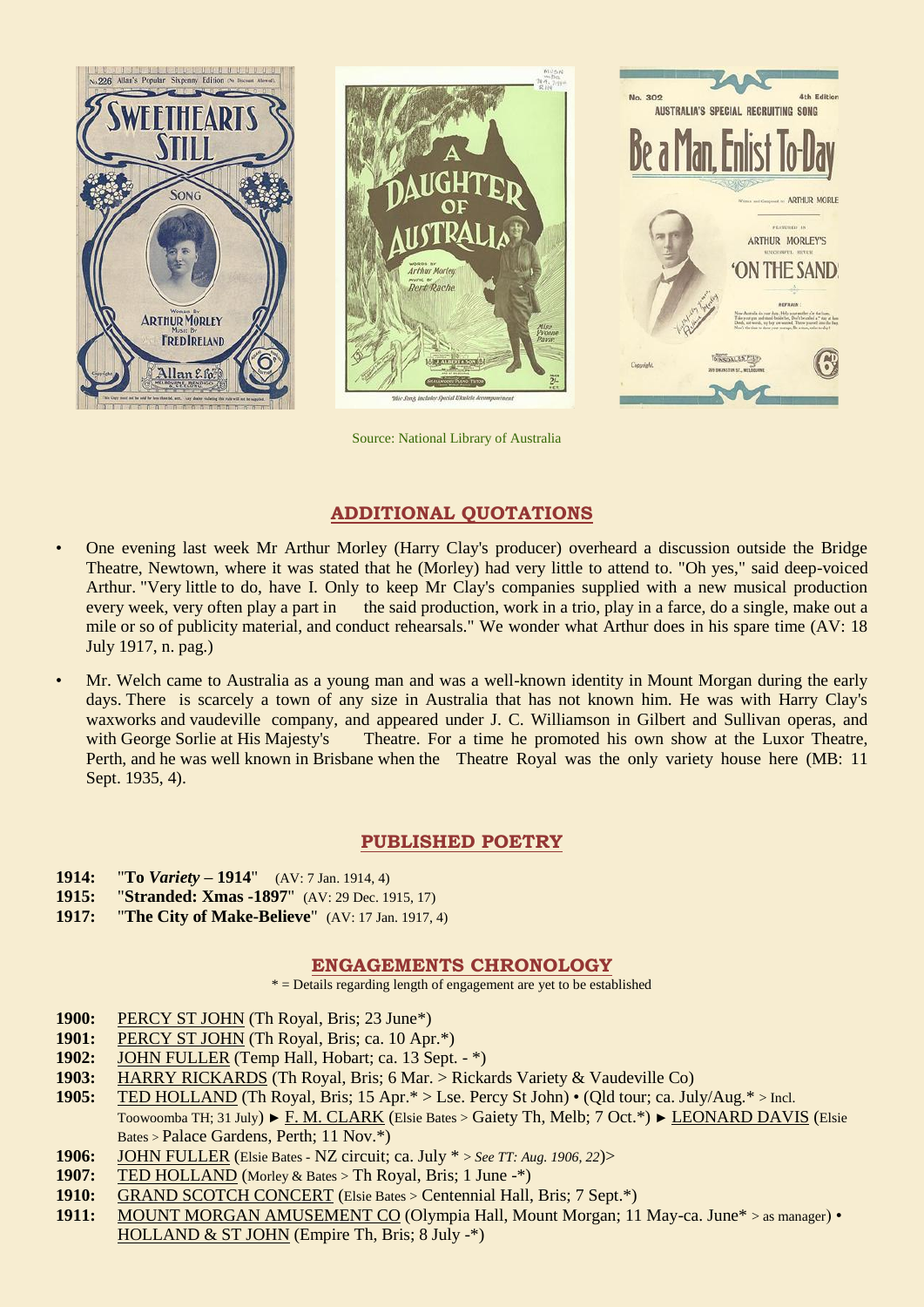- **1913:** JAMES BRENNAN (Th Royal, Bris; 22 Mar. \*) ► BIRCH & CARROLL (Morley & Bates > Qld circuit; ca. Apr.\* > Incl. Charters Towers; 3 May) ► BRENNAN-FULLERS (Morley & Bates > Nat Amph, Syd; 24 May - ca. June\*) ► J. C. BAIN (Morley & Bates > Princess Th, Syd; 13 Sept.\*)
- **1915:** HARRY CLAY (Sydney/NSW circuits ca. June \* > See AV: 23 June 1915, 8)
- **1916:** JAMES THORNTON (Rosbery Th, Mascot, Syd; ca. Jan.\* > See AV: 26 Jan. 1916, n. pag.) ► HARRY CLAY (Sydney/ NSW circuits; ca. Apr.\* > see TT: May 1916, 48) ► BIRCH & CARROLL (Qld circuit; ca. June/July\* > See Olympia Th, Charters Towers; 23 June) ► HARRY CLAY (Sydney/NSW circuits; ca. Nov-Dec.\* > See AV: 27 Dec. 1916, n. pag.)
- **1917:** HARRY CLAY (Sydney/NSW circuits; Jan/Feb. > See TT: Jan. 1917, 52) ► HARRY SADLER (Princess Th, Syd; ca. Dec.\* > See AV: 14 Dec. 1917, n. pag.)
- **1918:** HARRY SADLER (Princess Th, Syd; 1 Jan.\*) ► HARRY CLAY (Princess Th, Syd; 23 Mar.\*) ► (Western Australian tour; Shaftesbury Th, Perth; ca. July \* > See AV: 19 July 1918, n. pag. / See also Clay Djubal (1998), Appendix F)
- **1922:** REG WYKEHAM (Hippodrome, Syd; 9 Sept.\*).
- **1931:** GEORGE SORLIE (His Majesty's, Bris; 7 Nov. 31 Dec. > Sorlie's Vaudeville and Recue Co)
- **1932:** GEORGE SORLIE (His Majesty's, Bris; 1 Jan. \* > Sorlie's Vaudeville and Recue Co)



## **FURTHER REFERENCE**

All entries are for Arthur Morley and/or Morley and Bates unless otherwise noted

"**[Arthur Morley Passes: Well-known Stage and Radio Identity](http://trove.nla.gov.au/ndp/del/page/1959380)**." CM: 7 Sept. (1935), 15. "Clay's Budget." AV: 4 Oct. (1916), n. pag. Djubal, Clay. "**[Morley, Arthur](http://austlit.edu.au/run?ex=ShowAgent&agentId=A9He)**."*AustLit* (2007). Howarde, Bert. "The Confessions of The Droll." E: 11 Sept. (1929), 104. "**[Late Mr. A. Morley: Stage and Radio Identity](http://trove.nla.gov.au/ndp/del/page/5377128)**." MB: 11 Sept. (1935), 4.

"Phyllis Faye-Harry Sadler Slander Action, The." TT: Sept. (1918), 30.

"Sculpture – And His Stature, A." TT: May (1916), 48.

"**Social Service – [Reviving Interest: Visit of Mr. Arthur Morley, Well-known in Rockhampton](http://trove.nla.gov.au/ndp/del/page/5366144)**." MB: 4 Mar. (1933), 6.

#### **See also:**

- **A:** 29 Apr. (1905), 16 [Elsie Bates] 7 Oct. (1905), 16 [Elsie Bates].
- **AV:** 28 July (1915), 8 27 Oct. (1915), n. pag. 24 Nov. (1915), 5 26 Jan. (1916), 16 [*On the Sand's* Rosebery Theatre audience photo] • 16 July (1916), n. pag. [Hean's Essence advert] • 27 Dec. (1916), n. pag. • 17 Jan. (1917), n. pag. • 18 July (1917), n. pag. • 15 Aug. (1917), n. pag. • 14 Dec. (1917), n. pag. • 22 Feb. (1918), n. pag.
- **BC:** 23 June (1900), 9, 14 2 July (1900), 6 30 July (1900), 7 25 Aug. (1900), 2 15 Apr. (1905), 2 17 Apr. (1905), 2 • 29 Apr. (1905), 2 • 1 May (1905), 3 • 8 May (1905), 3 • 22 May (1905), 5 • 29 May (1905), 5 • 12 June (1905), 4 • 26 June (1905), 7 • 3 July (1905), 3 • 7 Aug. (1905), 3 • 14 Aug. (1905), 5 • 21 Aug. (1905), 4 • 4 Sept. (1905), 5 • 11 Sept. (1905), 2 • 18 Sept. (1905), 2 • 3 June (1907), 6 • 1 June (1907), 6 • 22 June (1907), 2 • 27 Aug. (1910), 2 • 15 July (1911), 2 • 21 Dec. (1931), 3.

**CM:** 5 Sept. (1935), 1 • 7 Sept. (1935), 1.